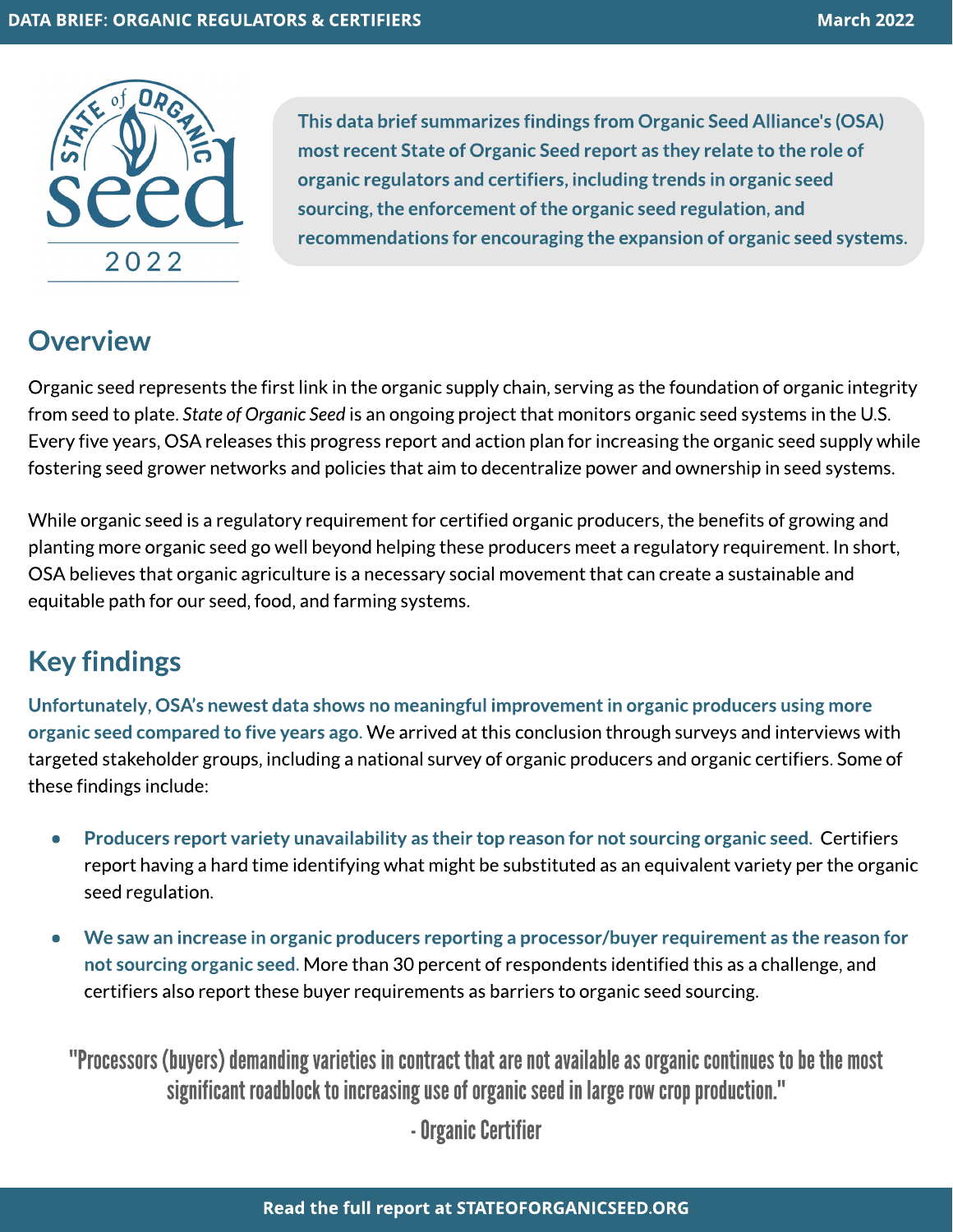Fewer producers report that their certifiers are requesting they take extra measures to source more organic seed (see Figure 1). This is an important finding, since our data also shows that when certifiers encourage producers to improve their organic seed sourcing, these organic producers respond accordingly by sourcing more organic seed (see Figure 2).



Figure 2. Organic seed usage based on certifier ratings



A major gap in data and resources is a reliable, national database of all commercially available organic varieties.A more robust organic seed database would support sourcing and enforcement of the organic seed requirement and could support market assessment of commercial availability.

"We need to constantly reinforce that the grower needs to do more work to locate or trial organic seed."

-Organic Certifier